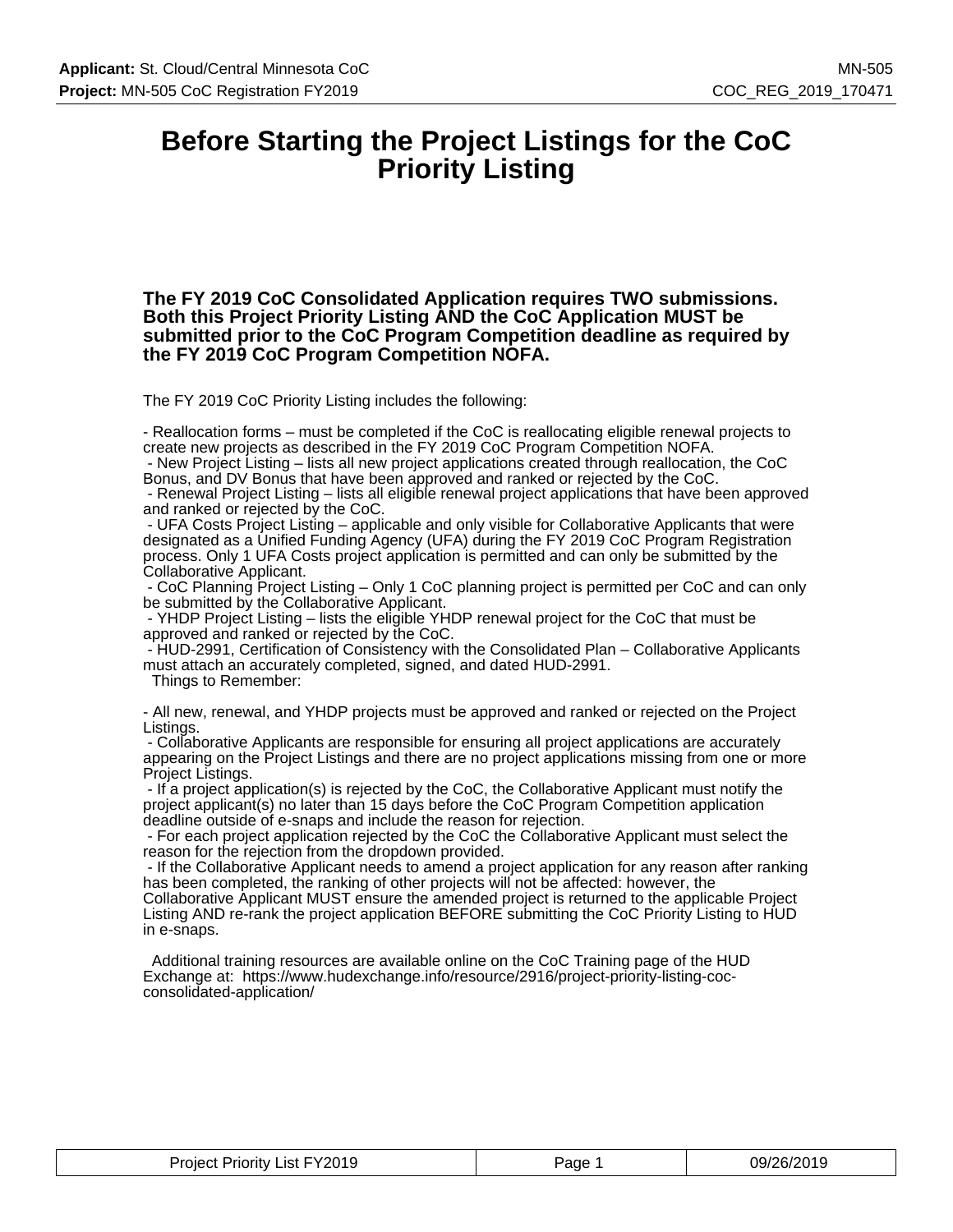### **1A. Continuum of Care (CoC) Identification**

#### **Instructions:**

For guidance on completing this form, please reference the FY 2019 CoC Priority Listing Detailed Instructions and FY 2019 CoC Priority Listing Navigational Guide on the HUD Exchange at https://www.hudexchange.info/programs/e-snaps/. Submit technical question to the HUD Exchange Ask A Question (AAQ) at https://www.hudexchange.info/program-support/my-question/.

**Collaborative Applicant Name:** Central MN Housing Partnership, Inc.

| Project Priority List FY2019 | $P$ age $\epsilon$ | 09/26/2019 |
|------------------------------|--------------------|------------|
|------------------------------|--------------------|------------|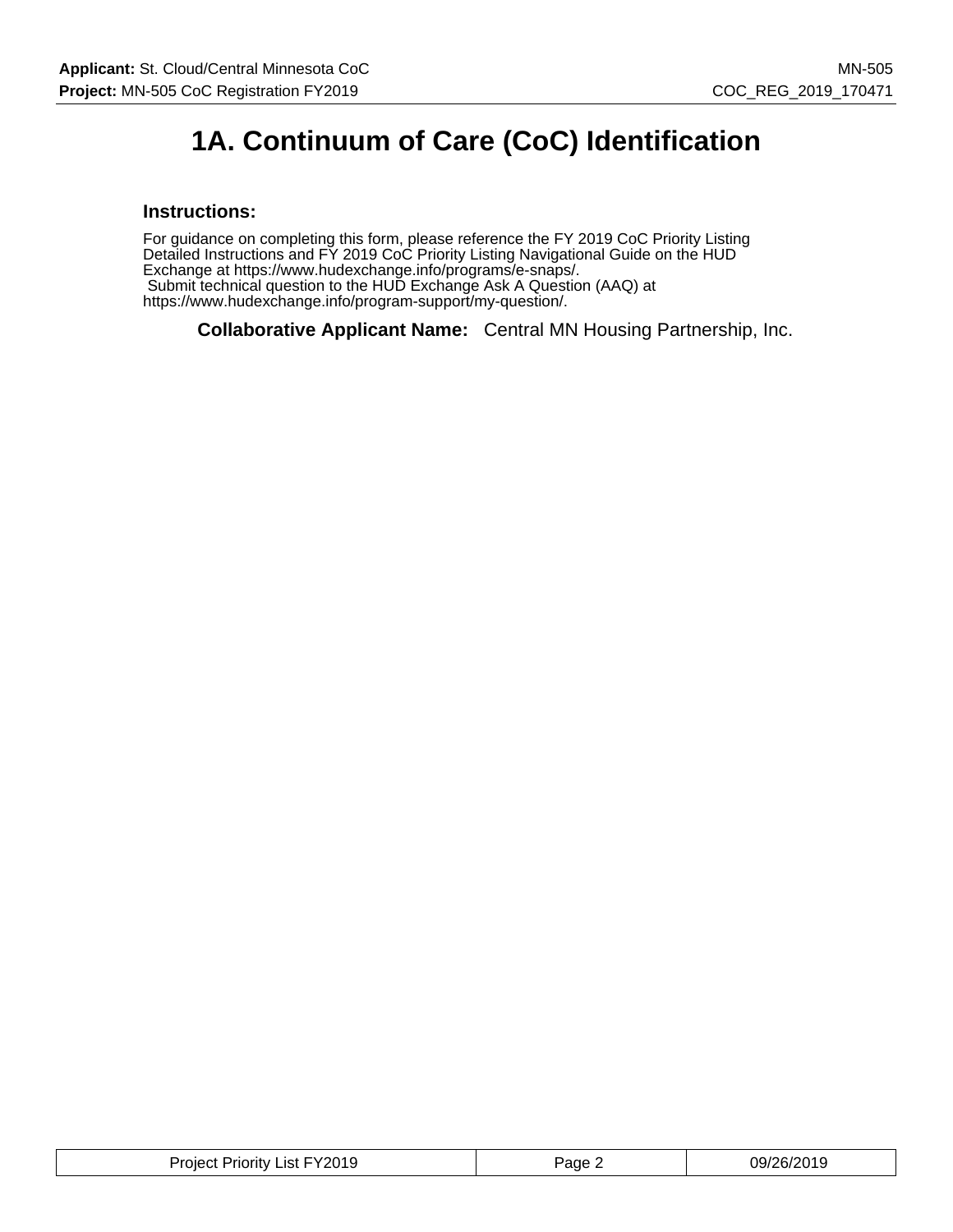## **2. Reallocation**

#### **Instructions:**

For guidance on completing this form, please reference the FY 2019 CoC Priority Listing Detailed Instructions and FY 2019 CoC Priority Listing Navigational Guide on the HUD Exchange at https://www.hudexchange.info/programs/e-snaps/. Submit technical question to the HUD Exchange Ask A Question (AAQ) at https://www.hudexchange.info/program-support/my-question/.

**2-1. Is the CoC reallocating funds from one or** No **more eligible renewal grant(s) that will expire in calendar year 2020 into one or more new projects?**

| Project Priority List FY2019 | Page J | 09/26/2019 |
|------------------------------|--------|------------|
|------------------------------|--------|------------|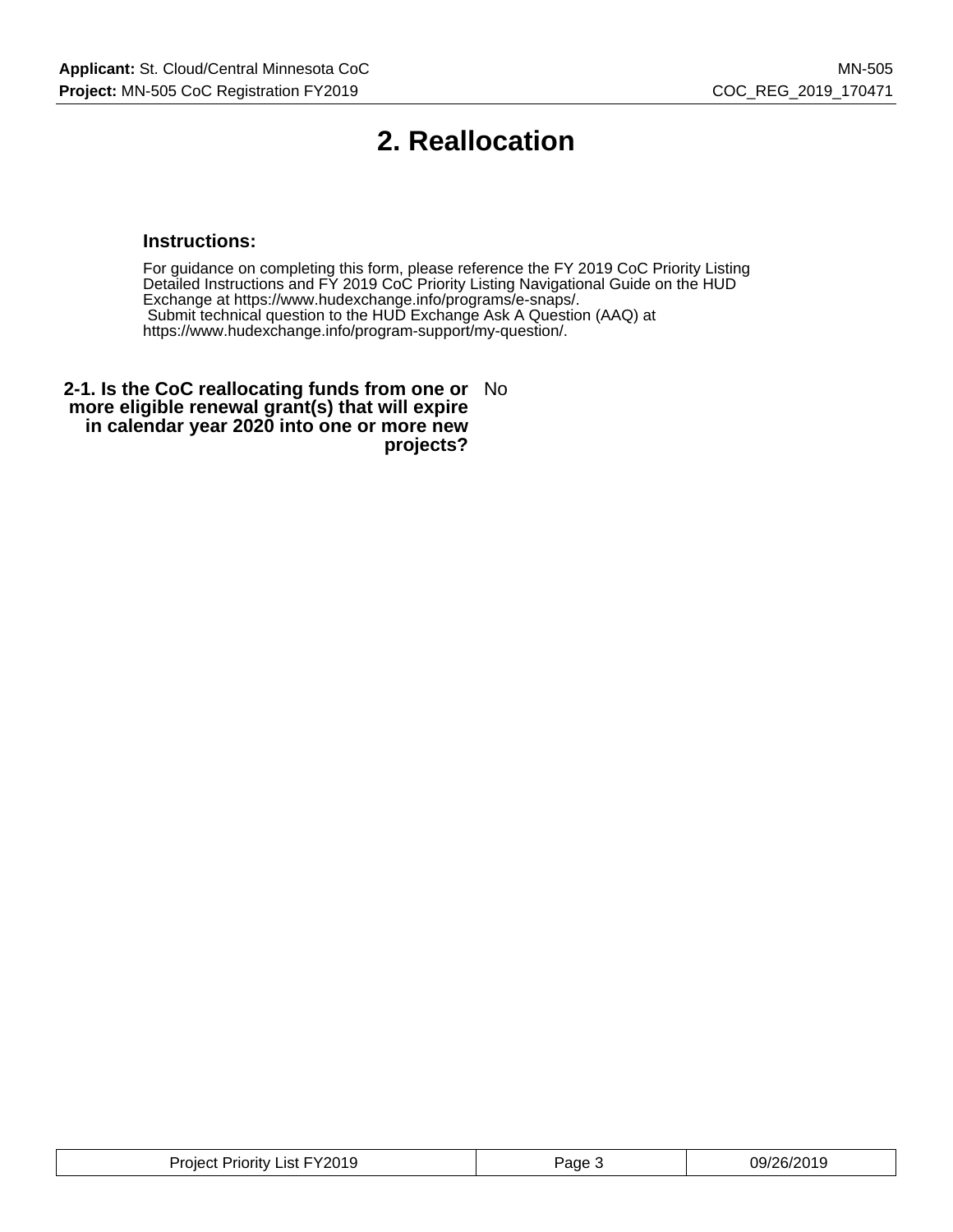### **Continuum of Care (CoC) New Project Listing**

#### **Instructions:**

Prior to starting the New Project Listing, Collaborative Applicants should carefully review the CoC Priority Listing Detailed Instructions and CoC Priority Listing Navigational Guide, both of which are available at: https://www.hudexchange.info/resource/2916/project-priority-listing-cocconsolidated-application/

 To upload all new project applications that have been submitted to this CoC Project Listing, click on the ""Update List"" button. This process may take a few minutes based upon the number of new projects submitted by project applicant(s) to your CoC in the e-snaps system. The Collaborative Applicant may update each of the Project Listings simultaneously. The Collaborative Applicant can wait for the Project Listings to be updated or can log out of e-snaps and come back later to view the updated list(s). To review a project on the New Project Listing, click on the magnifying glass next to each project to view project details. To view the actual project application, click on the orange folder. If there are errors identified by the Collaborative Applicant, the project can be amended back to the project applicant to make the necessary changes by clicking on the amend icon. The Collaborative Applicant has the sole responsibility for ensuring all amended projects are resubmitted, approved and ranked or rejected on this project listing BEFORE submitting the CoC Priority Listing in e-snaps.

#### **EX1\_Project\_List\_Status\_field**

| <b>Project</b><br><b>Name</b> | Date<br><b>Submitte</b><br>a | Comp<br><b>Type</b> | Applican<br>: Name      | <b>Budget</b><br>Amount | Grant<br><b>Term</b> | Rank            | <b>PH/Reall</b><br>OC | <b>PSH/RR</b> | <b>Expansi</b><br><b>on</b> |
|-------------------------------|------------------------------|---------------------|-------------------------|-------------------------|----------------------|-----------------|-----------------------|---------------|-----------------------------|
| DV -<br>Rapid<br>Re-Hou       | 2019-09-<br>11<br>10:00      | PH                  | Housing<br>and<br>Redev | \$143,790               | Year                 | D <sub>18</sub> | DV<br><b>Bonus</b>    | <b>RRH</b>    |                             |

| <b>Project Priority List FY2019</b> | Page 4 | 09/26/2019 |
|-------------------------------------|--------|------------|
|-------------------------------------|--------|------------|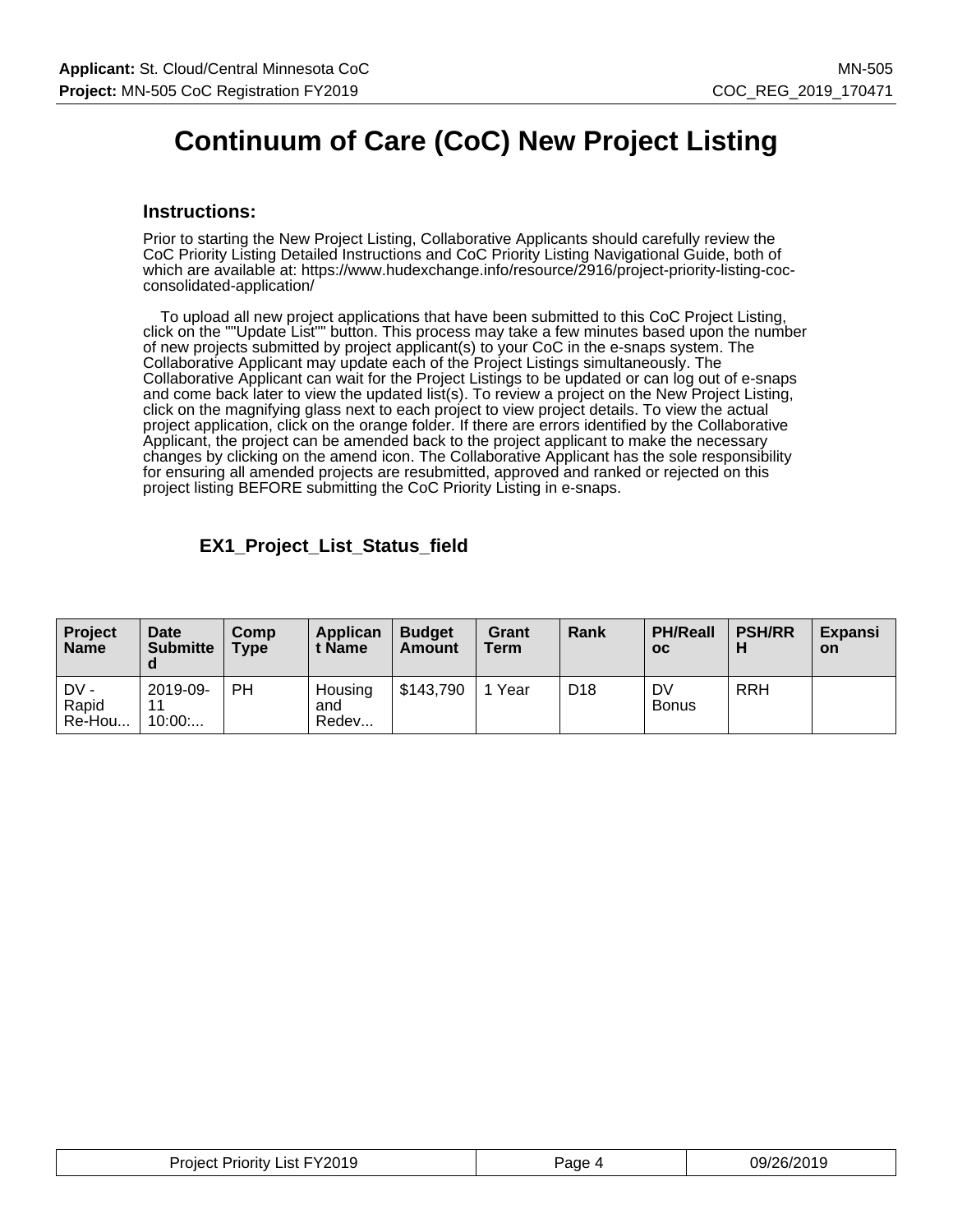# **Continuum of Care (CoC) Renewal Project Listing**

#### **Instructions:**

Prior to starting the New Project Listing, Collaborative Applicants should carefully review the "CoC Priority Listing Detailed Instructions" and the "CoC Project Listing Instructional Guide", both of which are available at: https://www.hudexchange.info/e-snaps/guides/coc-programcompetition-resources.

To upload all renewal project applications that have been submitted to this Renewal Project Listing, click on the "Update List" button. This process may take a few minutes based upon the number of renewal projects that need to be located in the e-snaps system. The Collaborative Applicant may update each of the Project Listings simultaneously. The Collaborative Applicant can wait for the Project Listings to be updated or can log out of e-snaps and come back later to view the updated list(s). To review a project on the Renewal Project Listing, click on the magnifying glass next to each project to view project details. To view the actual project application, click on the orange folder. If there are errors identified by the Collaborative Applicant, the project can be amended back to the project applicant to make the necessary changes by clicking on the amend icon. The Collaborative Applicant has the sole responsibility for ensuring all amended projects are resubmitted and appear on this project listing BEFORE submitting the CoC Priority Listing in e-snaps.

**The Collaborative Applicant certifies that there is a demonstrated need for all renewal permanent supportive housing and rapid re-housing projects listed on the Renewal Project Listing.** X

**The Collaborative Applicant does not have any renewal permanent supportive housing or rapid re-housing renewal projects.**

**EX1\_Project\_List\_Status\_field** List Updated Successfully

| Project<br><b>Name</b>            | <b>Date</b><br><b>Submitt</b><br>ed | Grant<br>Term | Applica<br>nt Name        | <b>Budget</b><br>Amount | Rank | <b>PSH/RR</b><br>н | Comp<br>Type | <b>Consoli</b><br>dation<br><b>Type</b> | <b>Expansion</b><br><b>Type</b> |
|-----------------------------------|-------------------------------------|---------------|---------------------------|-------------------------|------|--------------------|--------------|-----------------------------------------|---------------------------------|
| Rivercre<br>st 2019<br>r.         | 2019-08-<br>28<br>17:20             | 1 Year        | Center<br>City<br>Housing | \$41,555                | 3    | <b>PSH</b>         | <b>PH</b>    |                                         |                                 |
| Coordina<br>ted<br>Entry          | 2019-09-<br>04<br>11:10             | 1 Year        | St.<br>Cloud/Ce<br>ntral  | \$50,000                | 2    |                    | SSO          |                                         |                                 |
| <b>HUD</b><br>CoC<br>Rental<br>As | 2019-09-<br>04<br>10:45             | 1 Year        | Housing<br>and<br>Redev   | $$324,252$ 7            |      | <b>PSH</b>         | PH           |                                         |                                 |

| List FY2019<br><b>Project Priority</b> | Page | 09/26/2019<br>U I J |
|----------------------------------------|------|---------------------|
|----------------------------------------|------|---------------------|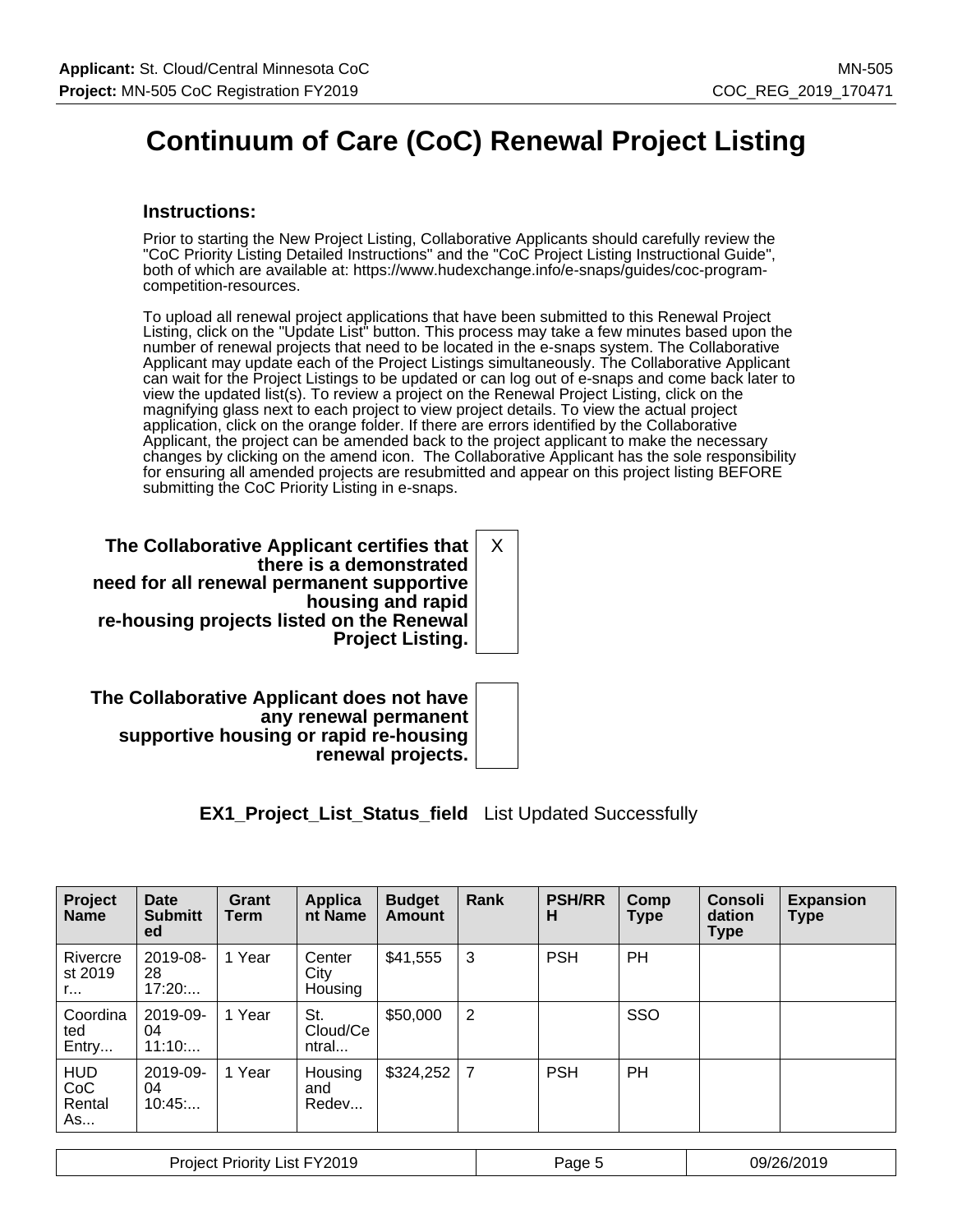| <b>HUD</b><br>CoC<br>Rental<br>As | 2019-09-<br>04<br>10:38  | 1 Year | Housing<br>and<br>Redev      | \$76,332  | 5              | <b>PSH</b> | PH          |  |
|-----------------------------------|--------------------------|--------|------------------------------|-----------|----------------|------------|-------------|--|
| <b>HUD</b><br>CoC<br>Rental<br>As | 2019-09-<br>04<br>10:37  | 1 Year | Housing<br>and<br>Redev      | \$33,036  | 13             | <b>PSH</b> | PH          |  |
| Central<br>Coordina<br>t          | 2019-09-<br>06<br>16:38  | 1 Year | Tri-<br>County<br>Action     | \$64,197  | 16             |            | SSO         |  |
| Rapid<br>Rehousi<br>ng 2019       | 2019-09-<br>06<br>16:39: | 1 Year | Tri-<br>County<br>Action     | \$74,537  | 12             | <b>RRH</b> | PH          |  |
| Rapid<br>Rehousi<br>ng p          | 2019-09-<br>09<br>11:45  | 1 Year | Lakes<br>and<br>Pines<br>C   | \$119,145 | 9              | <b>RRH</b> | PH          |  |
| Rapid<br>Rehousi<br>ng p          | 2019-09-<br>09<br>11:45  | 1 Year | Lakes<br>and<br>Pines<br>C   | \$146,645 | 17             | <b>RRH</b> | PH          |  |
| 2019FY<br>Cass<br>Count           | 2019-09-<br>09<br>13:04  | 1 Year | Bi-<br>County<br>Commun<br>i | \$83,405  | 10             | <b>RRH</b> | PH          |  |
| Eastern<br>Region<br>Co           | 2019-09-<br>09<br>11:44  | 1 Year | Lakes<br>and<br>Pines<br>C   | \$64,197  | 15             |            | SSO         |  |
| 2019FY<br>Cass<br>Count           | 2019-09-<br>09<br>13:09  | 1 Year | Bi-<br>County<br>Commun<br>i | \$41,143  | $\overline{4}$ | <b>PSH</b> | PH          |  |
| MN<br><b>HMIS</b><br>Central      | 2019-09-<br>11<br>17:07  | 1 Year | Institute<br>for<br>Com      | \$41,099  | $\mathbf{1}$   |            | <b>HMIS</b> |  |
| Belle<br>Haven<br>Renew           | 2019-09-<br>12<br>11:58  | 1 Year | Rise                         | \$40,229  | $\,8\,$        | <b>PSH</b> | PH          |  |
| FY2019<br>Our<br>Home             | 2019-09-<br>12<br>13:04: | 1 Year | Voluntee<br>rs of<br>Ame     | \$111,171 | 6              | <b>PSH</b> | PH          |  |
| Central<br>MN<br>Rapid            | 2019-09-<br>13<br>15:56  | 1 Year | Lutheran<br>Social<br>S      | \$174,691 | 11             | <b>RRH</b> | PH          |  |
| Northern<br>Coordina<br>$\cdots$  | 2019-09-<br>16<br>13:23  | 1 Year | Lutheran<br>Social<br>S      | \$64,197  | 14             |            | SSO         |  |

| Project Priority List FY2019 | Page 6 | 09/26/2019 |
|------------------------------|--------|------------|
|------------------------------|--------|------------|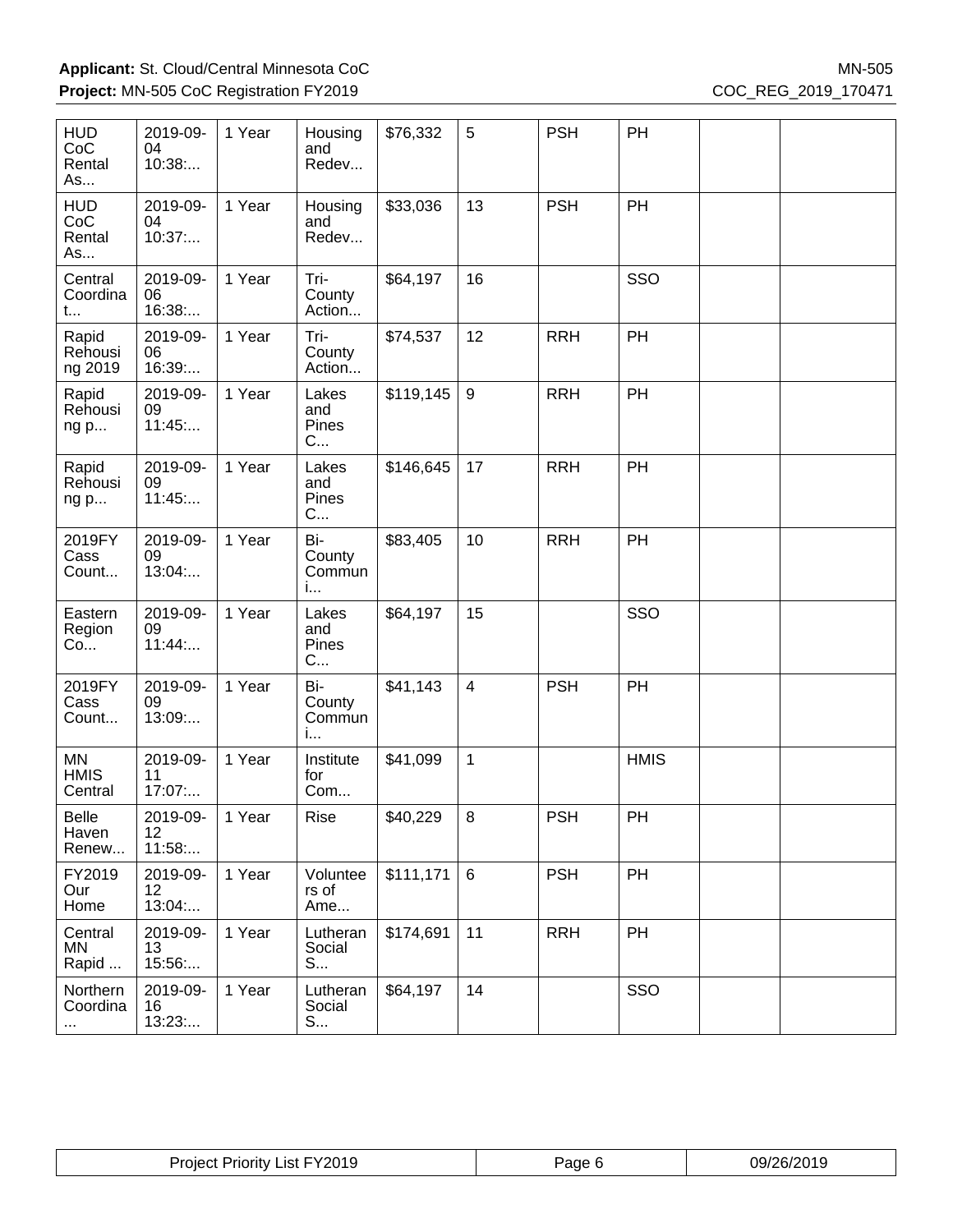# **Continuum of Care (CoC) Planning Project Listing**

#### **Instructions:**

Prior to starting the CoC Planning Project Listing, Collaborative Applicants should carefully review the "CoC Priority Listing Detailed Instructions" and the "CoC Project Listing Instructional Guide," both of which are available at: https://www.hudexchange.info/e-snaps/guides/cocprogram-competition-resources.

To upload the CoC planning project application that has been submitted to this CoC Planning Project Listing, click on the "Update List" button. This process may take a few minutes as the project will need to be located in the e-snaps system. The Collaborative Applicant may update each of the Project Listings simultaneously. The Collaborative Applicant can wait for the Project Listings to be updated or can log out of e-snaps and come back later to view the updated list(s). To review the CoC Planning Project Listing, click on the magnifying glass next to view the project details. To view the actual project application, click on the orange folder. If there are errors identified by the Collaborative Applicant, the project can be amended back to the project applicant to make the necessary changes by clicking on the amend icon.

Only one CoC Planning project application can be submitted by a Collaborative Applicant and must match the Collaborative Applicant information on the CoC Applicant Profile. Any additional CoC Planning project applications must be rejected.

| <b>Project Name</b>         | <b>Date Submitted</b> | <b>Grant Term</b> | <b>Applicant Name</b> | <b>Budget Amount</b> | <b>Comp Type</b>     |
|-----------------------------|-----------------------|-------------------|-----------------------|----------------------|----------------------|
| <b>MN-505 CoC</b><br>Planni | 2019-09-10<br>10:08   | Year              | St.<br>Cloud/Central  | \$46,495             | CoC Planning<br>Proj |

#### **EX1\_Project\_List\_Status\_field** List Updated Successfully

| Project Priority List FY2019 | Page | 09/26/2019 |
|------------------------------|------|------------|
|------------------------------|------|------------|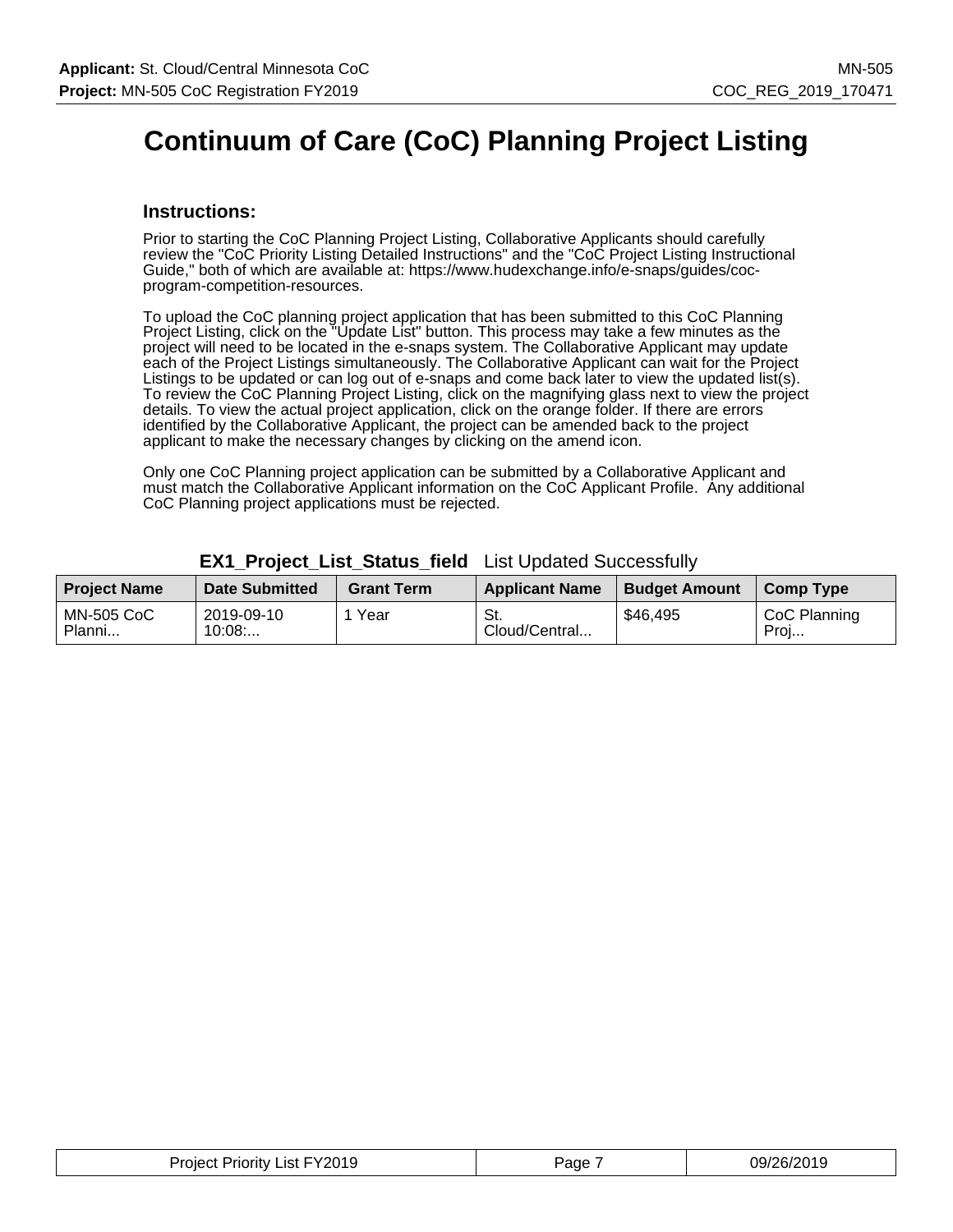### **Continuum of Care (CoC) YHDP Renewal Project Listing**

#### **Instructions:**

Prior to starting the New Project Listing, Collaborative Applicants should carefully review the CoC Priority Listing Detailed Instructions and CoC Priority Listing Navigational Guide, both of which are available at: https://www.hudexchange.info/resource/2916/project-priority-listing-cocconsolidated-application/

 To upload all new project applications that have been submitted to this CoC Project Listing, click on the ""Update List"" button. This process may take a few minutes based upon the number of new projects submitted by project applicant(s) to your CoC in the e-snaps system. The Collaborative Applicant may update each of the Project Listings simultaneously. The Collaborative Applicant can wait for the Project Listings to be updated or can log out of e-snaps and come back later to view the updated list(s). To review a project on the New Project Listing, click on the magnifying glass next to each project to view project details. To view the actual project application, click on the orange folder. If there are errors identified by the Collaborative Applicant, the project can be amended back to the project applicant to make the necessary changes by clicking on the amend icon. The Collaborative Applicant has the sole responsibility for ensuring all amended projects are resubmitted, approved and ranked or rejected on this project listing BEFORE submitting the CoC Priority Listing in e-snaps.

| <b>Project</b><br><b>Name</b> | Date<br><b>Submitted</b> | <b>Applicant</b><br><b>Name</b> | <b>Budget</b><br>Amount | Comp Type | Grant Term | Rank | <b>PSH/RRH</b> |  |
|-------------------------------|--------------------------|---------------------------------|-------------------------|-----------|------------|------|----------------|--|
| This list contains no items   |                          |                                 |                         |           |            |      |                |  |

| Project Priority List FY2019 | Page P | 09/26/2019 |
|------------------------------|--------|------------|
|------------------------------|--------|------------|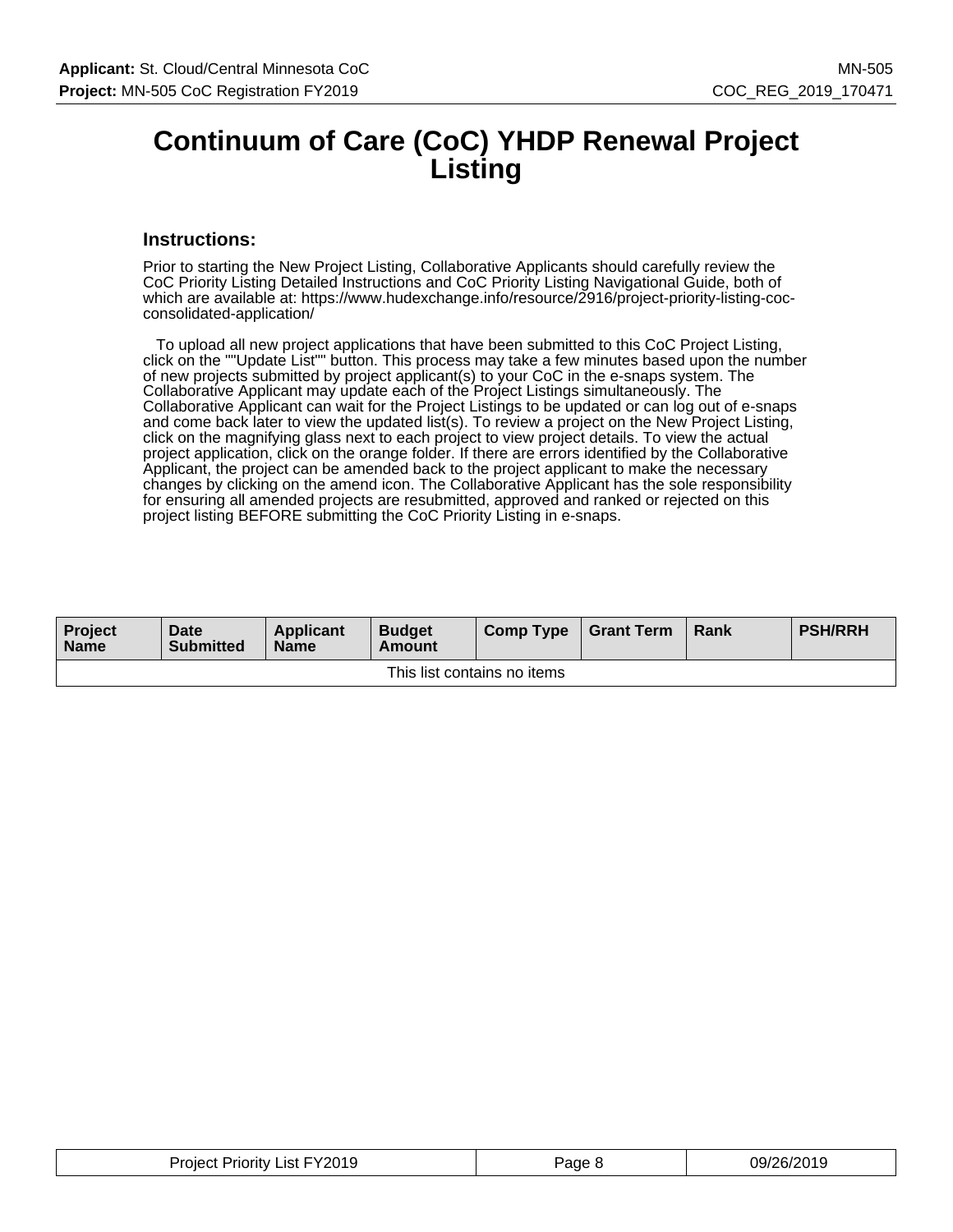# **Funding Summary**

#### **Instructions**

For additional information, carefully review the "CoC Priority Listing Detailed Instructions" and the "CoC Priority Listing Instructional Guide", both of which are available at: https://www.hudexchange.info/e-snaps/guides/coc-program-competition-resources.

This page contains the total budget summaries for each of the project listings for which the Collaborative Applicant approved and ranked or rejected project applications. The Collaborative Applicant must review this page to ensure the totals for each of the categories is accurate. The "Total CoC Request" indicates the total funding request amount the Collaborative Applicant will submit to HUD for funding consideration. As stated previously, only 1 UFA Cost project application (for UFA designated Collaborative Applicants only) and only 1 CoC Planning project application can be submitted and only the Collaborative Applicant designated by the CoC is eligible to request these funds.

| <b>Title</b>               | <b>Total Amount</b> |
|----------------------------|---------------------|
| <b>Renewal Amount</b>      | \$1,549,831         |
| <b>Consolidated Amount</b> | \$0                 |
| <b>New Amount</b>          | \$143,790           |
| <b>CoC Planning Amount</b> | \$46,495            |
| YHDP Renewal               | \$0                 |
| <b>Rejected Amount</b>     | \$0                 |
| <b>TOTAL CoC REQUEST</b>   | \$1,740,116         |

| FY2019<br>Priorit∨<br>∟ıst F<br>Project | 'ane | . מריי<br>, סר<br>1711<br>. |
|-----------------------------------------|------|-----------------------------|
|                                         |      |                             |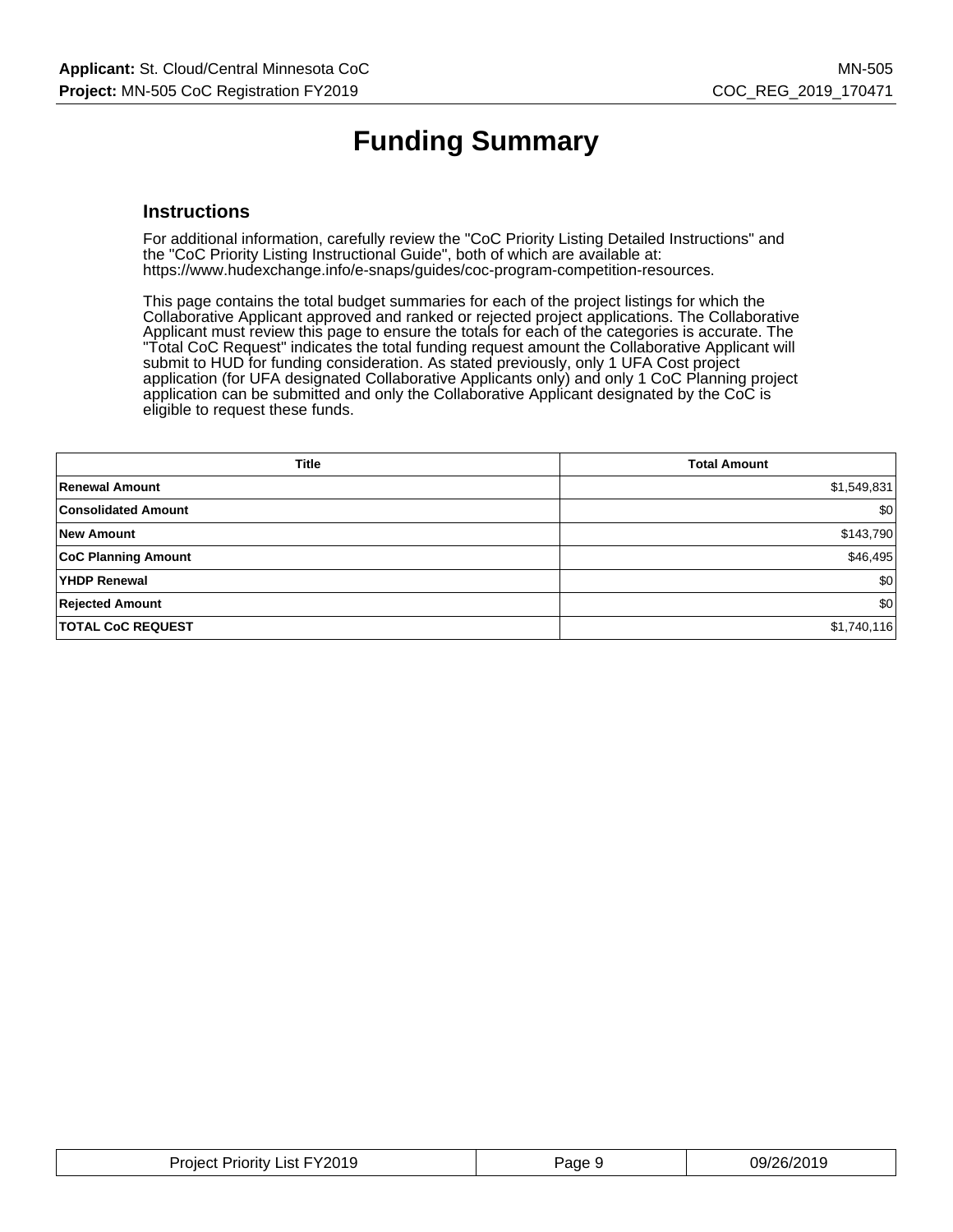### **Attachments**

| <b>Document Type</b>                                       | <b>Required?</b> | <b>Document Description</b> | <b>Date Attached</b> |
|------------------------------------------------------------|------------------|-----------------------------|----------------------|
| Certification of Consistency with<br>the Consolidated Plan | Yes              | Certificate of Co           | 09/16/2019           |
| FY 2017 Rank (from Project<br>Listing)                     | No               |                             |                      |
| Other                                                      | <b>No</b>        |                             |                      |
| Other                                                      | No               |                             |                      |

| <b>Project Priority List FY2019</b> | Page 10 | 09/26/2019 |
|-------------------------------------|---------|------------|
|-------------------------------------|---------|------------|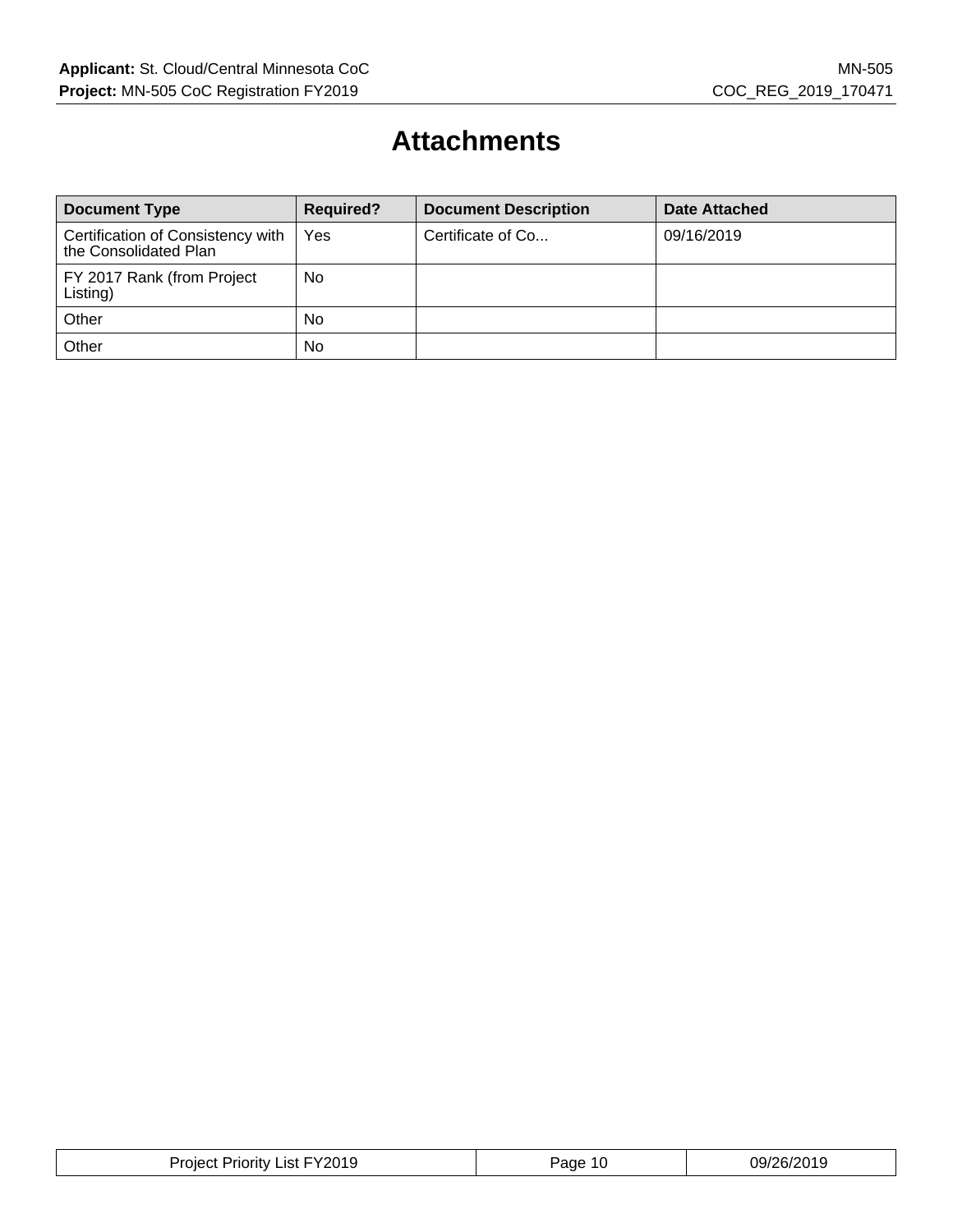## **Attachment Details**

**Document Description:** Certificate of Consistency with the Consolidated Plan

### **Attachment Details**

**Document Description:**

### **Attachment Details**

**Document Description:**

### **Attachment Details**

**Document Description:**

| <b>Project Priority List FY2019</b> | Page | 09/26/2019 |
|-------------------------------------|------|------------|
|-------------------------------------|------|------------|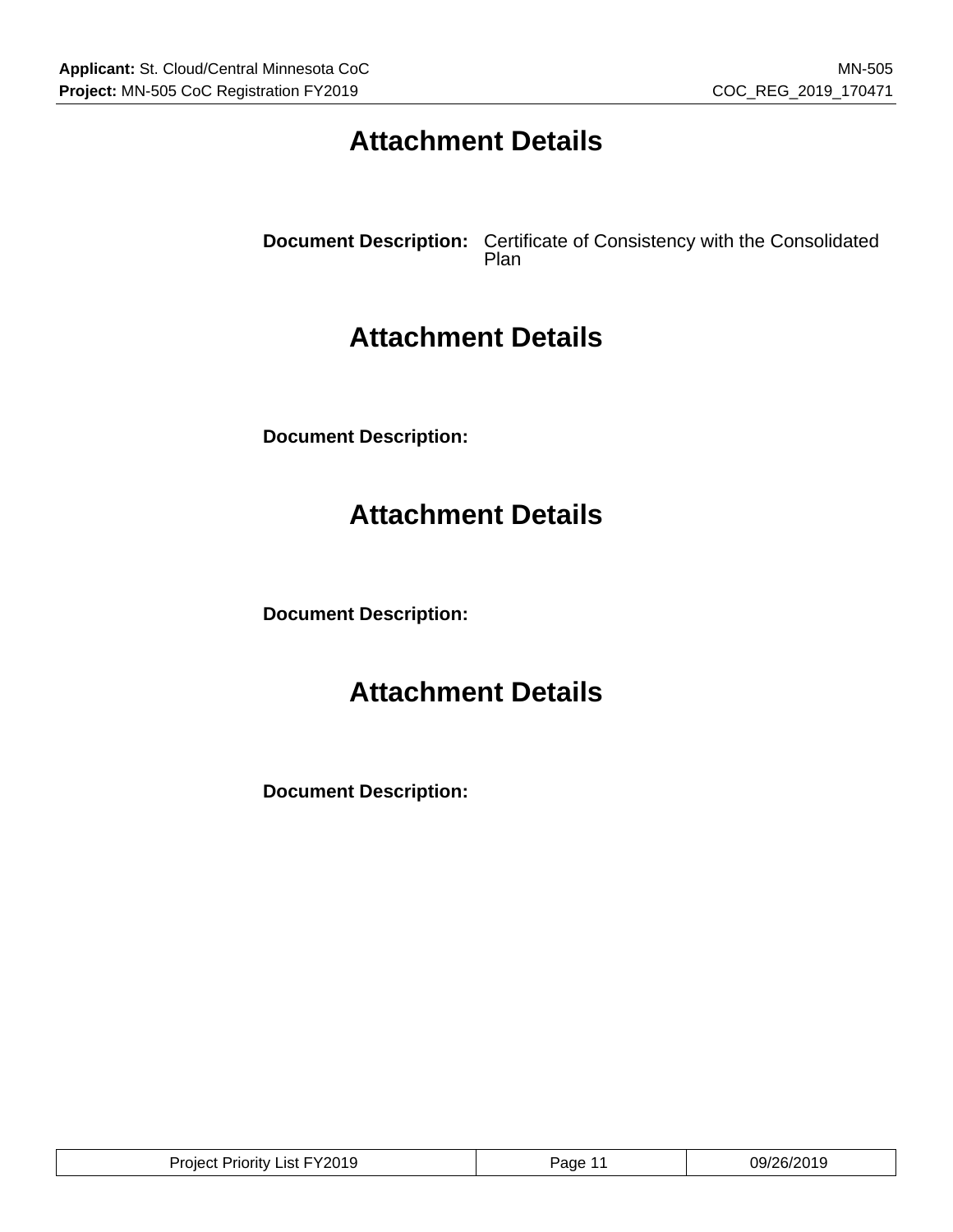### **Submission Summary**

**WARNING: The FY2017 CoC Consolidated Application requires 2 submissions. Both this Project Priority Listing AND the CoC Consolidated Application MUST be submitted.**

#### **WARNING: The FY2017 CoC Consolidated Application requires 2 submissions. Both this Project Priority Listing AND the CoC Consolidated Application MUST be submitted.**

| Page                                    | <b>Last Updated</b> |  |
|-----------------------------------------|---------------------|--|
|                                         |                     |  |
| <b>Before Starting</b>                  | No Input Required   |  |
| <b>1A. Identification</b>               | 08/27/2019          |  |
| 2. Reallocation                         | 08/27/2019          |  |
| 5A. CoC New Project Listing             | 09/16/2019          |  |
| <b>5B. CoC Renewal Project Listing</b>  | 09/16/2019          |  |
| 5D. CoC Planning Project Listing        | 09/10/2019          |  |
| <b>5E. YHDP Renewal Project Listing</b> | No Input Required   |  |
| <b>Funding Summary</b>                  | No Input Required   |  |
| <b>Attachments</b>                      | 09/16/2019          |  |
| <b>Submission Summary</b>               | No Input Required   |  |
|                                         |                     |  |

| 201 C<br>$\mathbf{v}$<br>.ıst<br>.<br>∍⊔د ،<br>пони<br>בו טב | ane<br>- | 79/<br>דרפ<br>26/<br>. . |
|--------------------------------------------------------------|----------|--------------------------|
|                                                              | . .      |                          |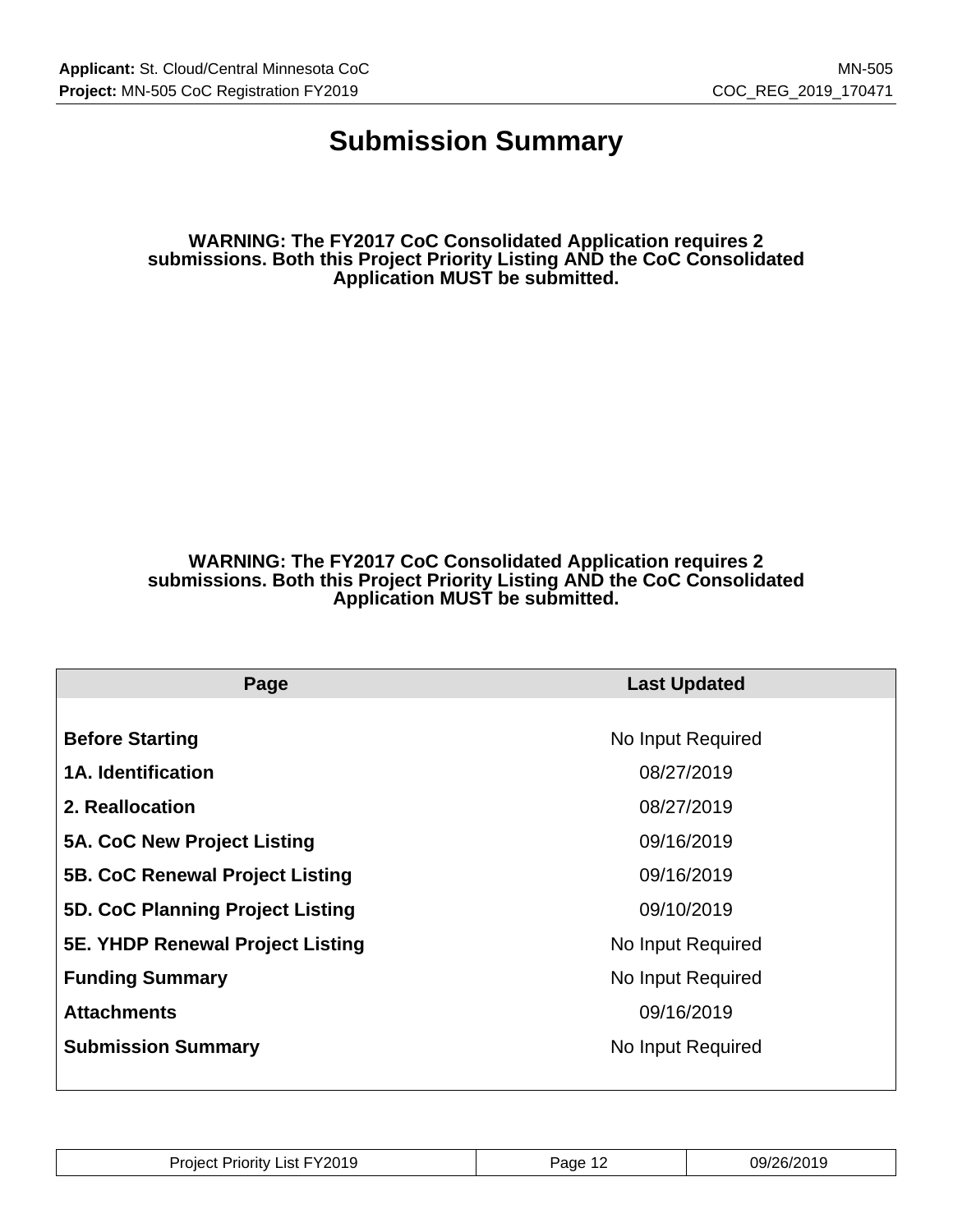# **Certification of Consistency<br>with the Consolidated Plan**

**U.S. Department of Housing**<br>and Urban Development

I certify that the proposed activities/projects in the application are consistent with the jurisdiction's current, approved Consolidated Plan. (Type or clearly print the following information:

| Applicant Name:                                                       | St. Cloud/Central Minnesota CoC-505                                                                                                                                                                                                                                                                                                                                                                                                                                                                                                                                                                                                                                                                          |  |
|-----------------------------------------------------------------------|--------------------------------------------------------------------------------------------------------------------------------------------------------------------------------------------------------------------------------------------------------------------------------------------------------------------------------------------------------------------------------------------------------------------------------------------------------------------------------------------------------------------------------------------------------------------------------------------------------------------------------------------------------------------------------------------------------------|--|
| Project Name:                                                         | Cass County Scattered Site Transitional Housing (Bi-CAP, Inc.)<br>Cass County Permanent Supportive Housing (Bi-CAP, Inc.)<br>Volunteers of America Our HOME (Volunteers of America)<br>HMIS Central (Institute for Community Alliance)<br>Belle Haven Townhomes (Rise)<br>Lakes and Pines Rapid Rehousing (Lakes and Pines CAC, Inc.)<br>Eastern Coordinated Entry Navigator (Lakes and Pines CAC, Inc.)<br>Lakes and Pines Domestic Violence RRH (Lakes and Pines CAC, Inc.)<br>Northern Coordinated Entry Navigator (Lutheran Social Services)<br>St Cloud HRA - Permanent Supportive Housing One<br>St Cloud HRA - Permanent Supportive Housing Five<br>St Cloud HRA - Permanent Supportive Housing Seven |  |
| Location of the Project:                                              | St Cloud HRA-Domestic Violence Bonus Rapid Rehousing<br>Counties of: Benton, Cass, Chisago, Crow Wing, Isanti, Kanabec, Mille Lacs,<br>Morrison, Pine, Sherhurne, Stearns, Todd, Wright                                                                                                                                                                                                                                                                                                                                                                                                                                                                                                                      |  |
| Name of the Federal<br>Program to which the<br>applicant is applying: | Continuum of Care Homeless Assistance Program                                                                                                                                                                                                                                                                                                                                                                                                                                                                                                                                                                                                                                                                |  |
|                                                                       |                                                                                                                                                                                                                                                                                                                                                                                                                                                                                                                                                                                                                                                                                                              |  |
| Name of<br>Certifying Jurisdiction:                                   | Minnesota Department of Human Services                                                                                                                                                                                                                                                                                                                                                                                                                                                                                                                                                                                                                                                                       |  |
| Certifying Official<br>of the Jurisdiction<br>Name:                   | Jane Lawrenz                                                                                                                                                                                                                                                                                                                                                                                                                                                                                                                                                                                                                                                                                                 |  |
| Title:                                                                | Housing and Support Dervices<br>Manager of Community Living                                                                                                                                                                                                                                                                                                                                                                                                                                                                                                                                                                                                                                                  |  |
| Signature:                                                            |                                                                                                                                                                                                                                                                                                                                                                                                                                                                                                                                                                                                                                                                                                              |  |
| Date:                                                                 |                                                                                                                                                                                                                                                                                                                                                                                                                                                                                                                                                                                                                                                                                                              |  |

í